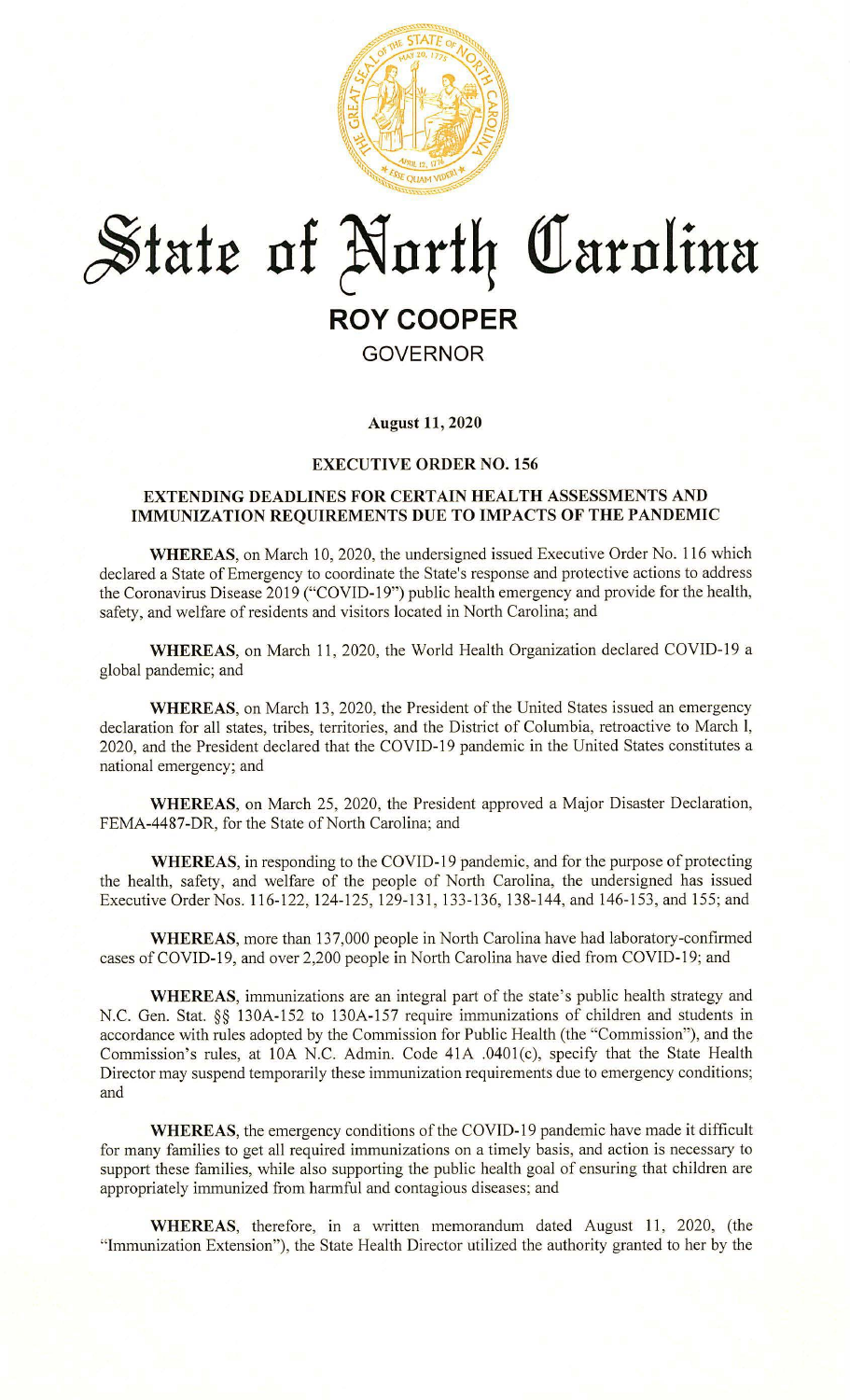Commission under l0A N.C. Admin. Code 41A .040l(c) to temporarily suspend, until October 1, 2020, the immunization requirements of 10A N.C. Admin. Code 41A .040l(a) and (b); and

**WHEREAS,** the effect of the Immunization Extension will be to provide families with several additional weeks to obtain the immunizations that are required for students under the Commission's rules; and

**WHEREAS,** since the time to obtain these immunizations has been extended, the deadlines should also be extended for reporting on immunizations and for completing health assessments, which include immunization records; and

**WHEREAS,** notwithstanding the Immunization Extension, families are strongly encouraged, should their unique circumstances permit, to obtain the required immunizations for their children on a timely basis; and

**WHEREAS,** pursuant to N.C. Gen. Stat. § 147-12, the undersigned may supervise the official conduct of all executive and ministerial officers; and

**WHEREAS,** Executive Order No. 116 invoked the Emergency Management Act, and authorizes the undersigned to exercise the powers and duties set forth therein to direct and aid in the response to, recovery from, and mitigation against emergencies; and

**WHEREAS,** pursuant to N.C. Gen. Stat. § 166A-19.1 0(b)(2), the undersigned may make, amend, or rescind necessary orders, rules, and regulations within the limits of the authority conferred upon the Governor in the Emergency Management Act; and

**WHEREAS,** N.C. Gen. Stat. § 166A-19.10(b)(3) authorizes and empowers the undersigned to delegate Gubernatorial vested authority under the Emergency Management Act and to provide for the sub-delegation of that authority; and

WHEREAS, pursuant to N.C. Gen. Stat. § 166A-19.12(3)(f), the Division of Emergency Management has the power and duty to revise, in coordination with the State Health Director, the immunization procedures in the North Carolina Emergency Operations Plan; and

**WHEREAS,** pursuant to N.C. Gen. Stat. § 166A-19.30(a)(1), the undersigned may utilize all available state resources as reasonably necessary to cope with an emergency, including the transfer and direction of personnel or functions of state agencies or units thereof for the purpose of performing or facilitating emergency services; and

**WHEREAS, pursuant to N.C. Gen. Stat. § 166A-19.30(a)(2), during a Gubernatorially** declared State of Emergency, the undersigned has the power to "give such directions to state and local law enforcement officers and agencies as may be reasonable and necessary for the purpose of securing compliance with the provisions of this Article."

**NOW, THEREFORE,** by the authority vested in me as Governor by the Constitution and the laws of the State of North Carolina, IT IS ORDERED:

### **Section 1. Required Immunizations and Immunization Certificates.**

For the reasons and pursuant to the statutes listed above:

a. NCDHHS shall provide additional time for families, students, and children to complete required immunizations by implementing the Immunization Extension from the State Health Director. [Notwithstanding the Immunization Extension, families are strongly encouraged to obtain all required immunizations for their children on a timely basis, should their unique circumstances permit.] The Division of Emergency Management shall make any necessary temporary revisions to the Emergency Operations Plan to reflect this temporary change in immunization procedures.